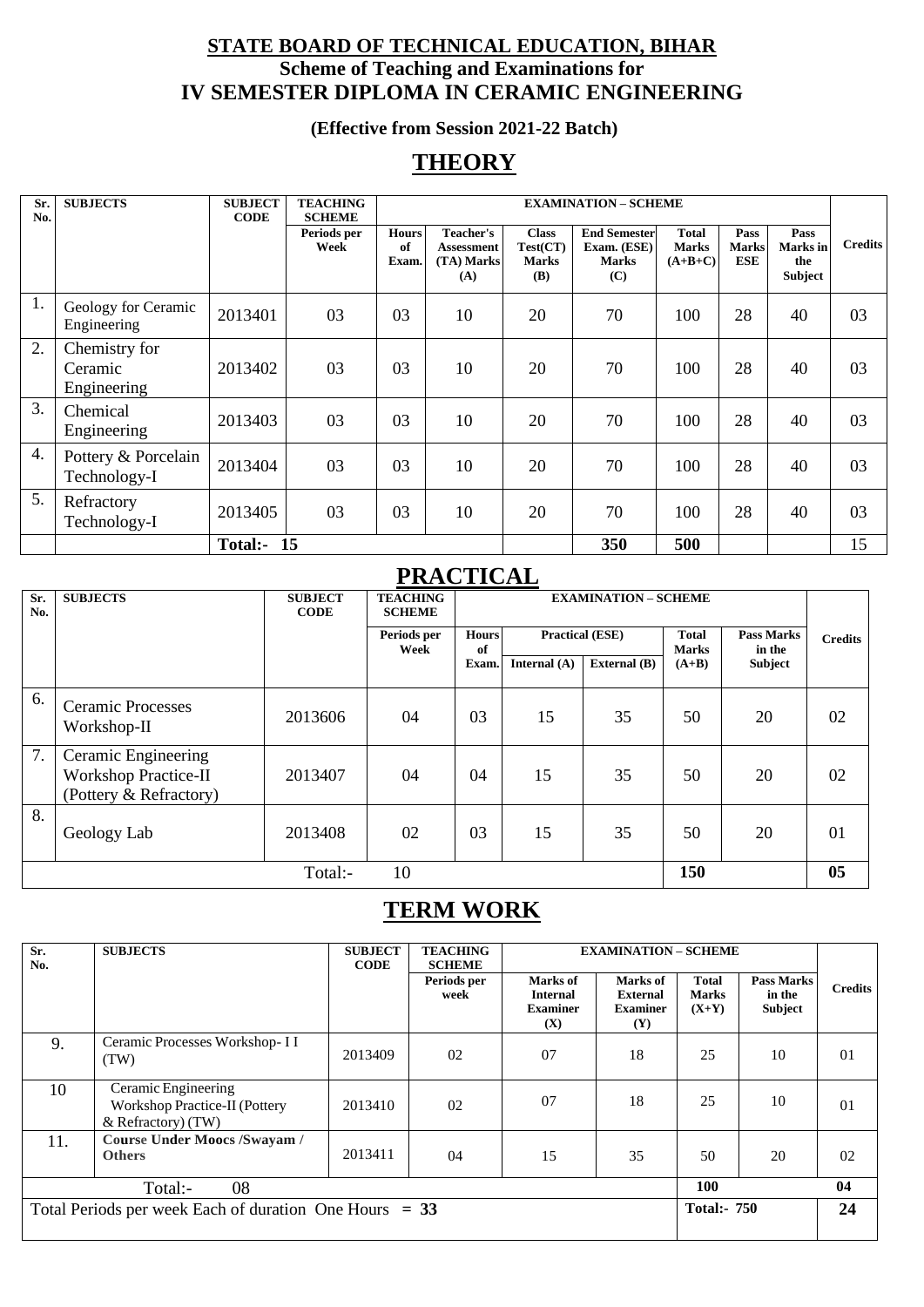## **GEOLOGY**

|                     |           | Theory                         |     | No of Period in one session : 60 | Credits |  |
|---------------------|-----------|--------------------------------|-----|----------------------------------|---------|--|
| <b>Subject Code</b> |           | <b>No. of Periods Per Week</b> |     | <b>Full Marks</b>                | 100     |  |
| 2013401             | P/S<br>г. |                                | ESE | 70                               |         |  |
|                     |           |                                |     |                                  | 03      |  |
|                     |           |                                |     | $\sim$                           | 20      |  |

### **RATIONALE:**

Geology is the science of Earth. The subject has been kept mainly to impart knowledge on Ceramic related Geological topics covering the history of Earth, plate tectonics, climates, rocks and minerals etc. These deals with Economic Geology besides various tests and equipment required to carry out those tests are also dealt within the subject.

#### **Learning Outcome: At the end of this course, the students will be able to:**

Define geology and history of geology.

Explain Earth structure and utility of geology in ceramic industry.

Identify rocks and minerals using geological method.

State different physical properties of rocks and minerals.

Explain classification of geology.

|           | <b>Contents: Theory</b>                                                           | <b>Hrs</b> | <b>Marks</b> |
|-----------|-----------------------------------------------------------------------------------|------------|--------------|
| Unit $-1$ | <b>INTRODUCTION:</b>                                                              | [10]       |              |
|           | Introduction with the definition of Geology, History of Geology, Earth Structure, |            |              |
|           | Origin and Age of Earth, Branches of Geology and Utility of Geology in Ceramic    |            |              |
|           | Industries.                                                                       |            |              |
| Unit $-2$ | <b>GEOLOGICAL MATERIALS:</b>                                                      | $[10]$     |              |
|           | Rocks: Definition, Classification of Rocks, Characteristics of Rocks              |            |              |
|           | and Rock Cycle.                                                                   |            |              |
|           | Mineral: Nomenclature and Classification, Crystal Structure, Hardness,            |            |              |
|           | Luster, Colour and Streak, Cleavage, Parting, Fracture and Tenacity               |            |              |
|           | and Specific Gravity etc.                                                         |            |              |
|           | Mineral Classes covering Silicates.                                               |            |              |
| Unit $-3$ | PROPERTIES OF ROCKS AND MINERALS:                                                 | [08]       |              |
|           | Physical Properties of Rocks and Minerals used in Ceramic Industries such as:     |            |              |
|           | Kaolin, Fireclay, Ball clay, Feldspar, Talc, Sillimanite, Kyanite, Andulasite,    |            |              |
|           | Bauxite, Topaz, Garnet, Limestone, Magnesite, Dolomite, Olivine, Zircon, Mica,    |            |              |
|           | Quartz, Steatite, Granite, Corundum and Diamond etc.                              |            |              |
|           |                                                                                   |            |              |
| Unit -4   | <b>GEOLOGICAL METHODS:</b>                                                        | [08]       |              |
|           | Field Methods, Petrology, Structural Geology and Stratigraphy.                    |            |              |
| Unit $-5$ | <b>APPLIED GEOLOGY:</b>                                                           | [07]       |              |
|           | Economic Geology related to Ceramic Materials such as Clay, Quartz and            |            |              |
|           | Feldspar etc.                                                                     |            |              |
|           | Engineering Geology.                                                              |            |              |
| Unit-6    | <b>OPTICAL MINERLOGY:</b>                                                         | $[10]$     |              |
|           | Introduction, Petrological Microscope, Properties of Light, Refraction, Double    |            |              |
|           | Refraction, Polarized light, Nicole Prism, Observation of minerals and            |            |              |
|           | Procedure for the Identification of Minerals in section etc.                      |            |              |
| Unit-7    | PLANETARY GEOLOGY, NATURAL HAZARDS, GEOLOGICAL                                    | [07]       |              |
|           | <b>SURVEY OF INDIA:</b>                                                           |            |              |
|           | Planetary Geology of other Planets.                                               |            |              |
|           | Natural Hazards such as: Earthquake, Tsunami, Volcanoes and Avalanches etc.       |            |              |
|           | Geological Survey of India: Its Role and Function.<br><b>Total</b>                | 60         |              |

|    | Introduction of Physical Geology | A.K. Datta                |
|----|----------------------------------|---------------------------|
| 2. | <b>Optical Mineralogy</b>        | A.F. Rogers and P.F. Kerr |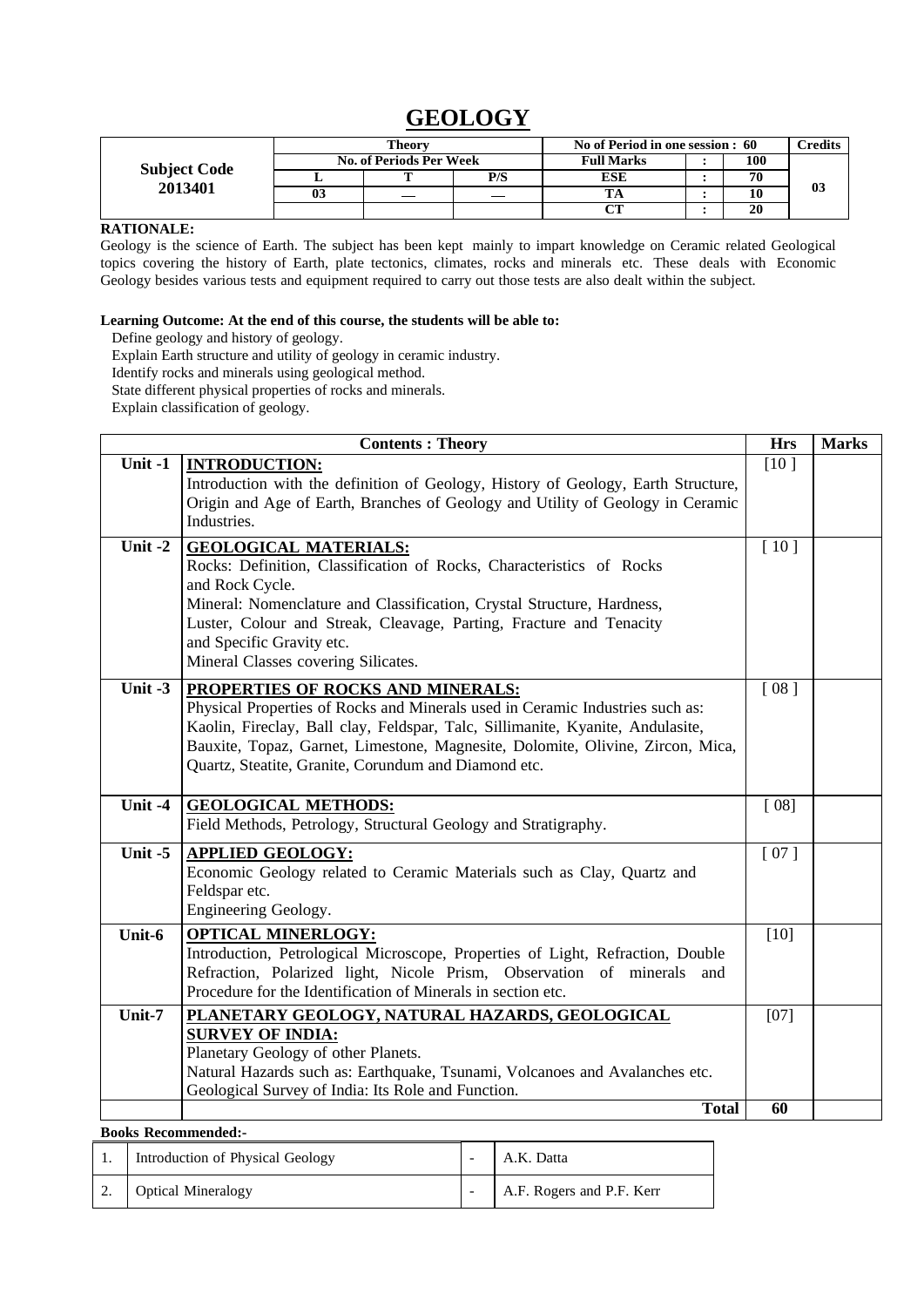## **CHEMISTRY FOR CERAMIC ENGINEERING**

|                     |    | Theory                         |  | No of Period in one session : 50 | <b>Tredits</b> |    |
|---------------------|----|--------------------------------|--|----------------------------------|----------------|----|
| <b>Subject Code</b> |    | <b>No. of Periods Per Week</b> |  | <b>Full Marks</b>                | 100            |    |
| 2013402             |    |                                |  | ESE                              | 70             |    |
|                     | 03 |                                |  |                                  |                | 03 |
|                     |    |                                |  | $\alpha$                         | 20             |    |

#### **COURSE OBJECTIVE:**

Chemistry is an important field in the study of Ceramic Engineering as it gives detailed information about the materials used in Ceramic as well as their physical and chemicals properties. The concept of physical and industrial chemistry helps in applying the knowledge for manufacturing of ceramic products.

#### **Learning Outcomes:**

- At the end of course, Students will be able to.
- (i) Understand the difference between ideal and real gases as well as properties and laws associated with them.
- (ii) Understand the terms associated with a chemical reaction and mechanism.
- (iii) Have knowledge about various chemical compounds widely used in ceramic industries.
- (iv) To know about different phases of compound and rules associated with it.
- (v) Apply the knowledge of chemistry in synthesis of ceramic compound and manufacturing of ceramic products.

|           | <b>Contents: Theory</b>                                                                                                                                                                                                                                                                                                                                                                                                                                                                                                                                                                                                             | <b>Hrs</b>         | <b>Marks</b> |
|-----------|-------------------------------------------------------------------------------------------------------------------------------------------------------------------------------------------------------------------------------------------------------------------------------------------------------------------------------------------------------------------------------------------------------------------------------------------------------------------------------------------------------------------------------------------------------------------------------------------------------------------------------------|--------------------|--------------|
| Unit $-1$ | <b>GASES AND FUNDAMENTAL CONCEPT:</b><br>Ideal & Real gases. Different unit of gas constant Equation of state, Kinetic theory of<br>gases. Chemical equilibrium Law of mass action, Relationship between Kp and $K_c$ ,<br>Le-chattelier principle, pH value, Surface tension, Viscosity, Gibb's Phase rule,<br>Component, Phase, Degree of freedom, one and two component system.                                                                                                                                                                                                                                                  | $[15]$             |              |
| Unit $-2$ | <b>CHEMICAL KINETICS:</b><br>Rate of reaction, Order of reaction, molecularity of reaction, Integrated rate<br>equation for zero order and first order reactions, Half-life period, Concept of<br>activation energy                                                                                                                                                                                                                                                                                                                                                                                                                 | [10]               |              |
| Unit $-3$ | <b>INDUSTRIAL CHEMISTRY:</b><br>Preparation, Properties and Uses of the Compounds used in Ceramic<br>Industry.<br>Sodium Carbonate, Sodium Silicate, Sodium Sulphate, Barium Carbonate, Calcium<br>Carbonate, Calcium Sulphate. Plaster of Paris and Gypsum, Magnese Oxide, Zinc<br>Oxide, Lead Oxide, Tin Oxide, Potassium Chromate and Dichromate, Potassium<br>Permagnet Borax, Copper Sulphate, Cuprous and Cupric Oxide, Alumina, Ferrous<br>Sulphate. Hardness of water, Types of hardness, Degree of Hardness, (In terms of<br>CaCO3), Unit of hardness Simple numerical problems, Estimation of Hardness by EDTA<br>Method. | $\lceil 25 \rceil$ |              |
|           | <b>Total</b>                                                                                                                                                                                                                                                                                                                                                                                                                                                                                                                                                                                                                        | 50                 |              |

| 1. | Physical Chemistry           | Puri and Sharma |
|----|------------------------------|-----------------|
| 2. | <b>Physical Chemistry</b>    | Bahl and Tuli   |
| 3. | Inorganics Chemistry         | Puri and Sharma |
| 4. | <b>Engineering Chemistry</b> | O.P. Agrawal    |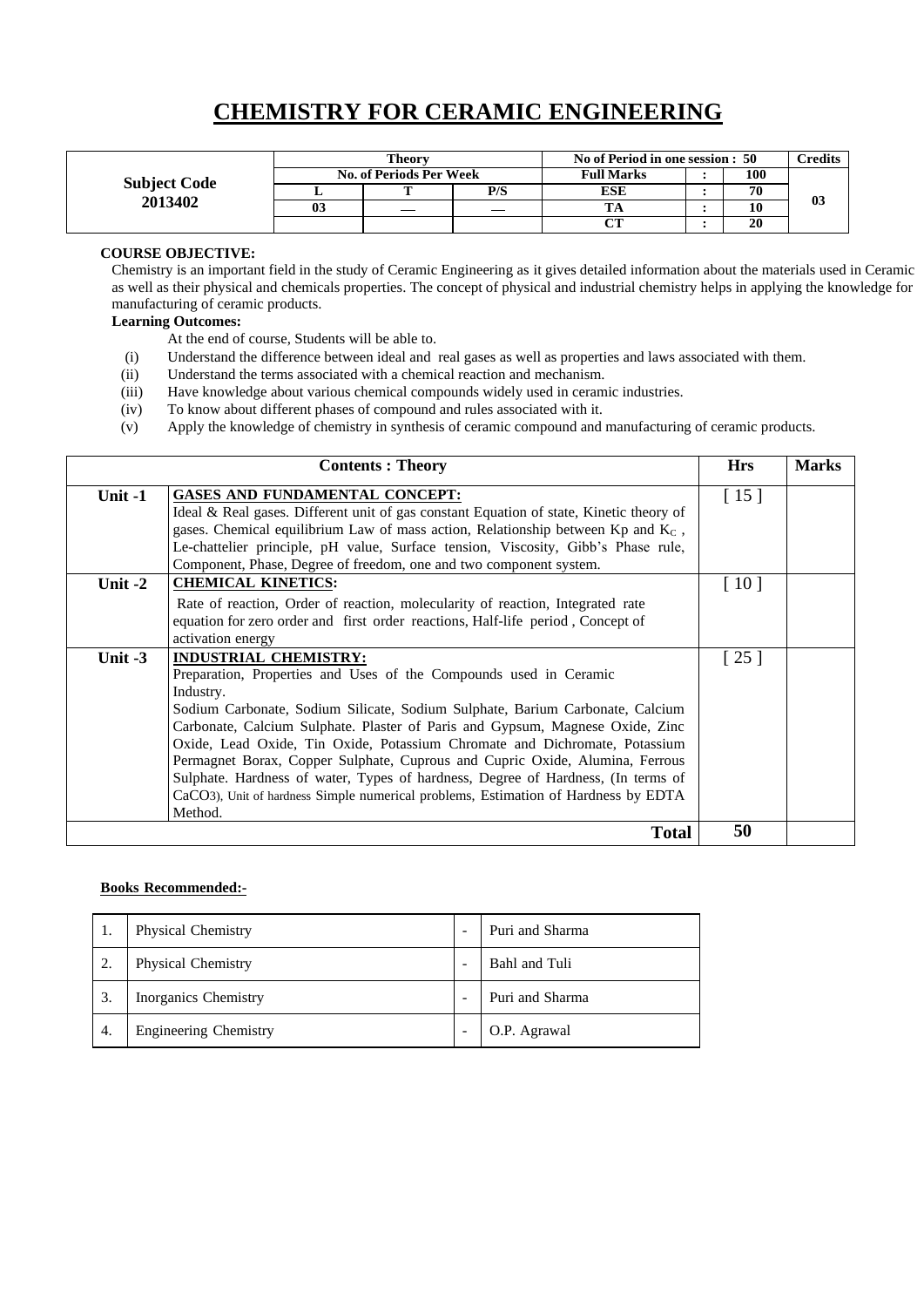## **CHEMICAL ENGINEERING**

|                                |    | Theory                         |        | No of Period in one session : 60 | <b>Tredits</b> |     |    |
|--------------------------------|----|--------------------------------|--------|----------------------------------|----------------|-----|----|
|                                |    | <b>No. of Periods Per Week</b> |        | <b>Full Marks</b>                |                | 100 |    |
| <b>Subject Code</b><br>2013403 |    | P/S                            |        | ESE                              | 70             |     |    |
|                                | 03 |                                |        |                                  |                | 10  | 03 |
|                                |    |                                | $\sim$ |                                  | 20             |     |    |

### **RATIONALE:**

This subject deals Chemical Engineering applied in Ceramic Industries and so it is an important subject. The students are required to know various aspects of operations carried out in Ceramic industries such as heat transfer, size reduction, mixing and drying etc. It is Chemistry based science with application technology.

### **Learning Outcome: At the end of this course, the students will be able to:**

Explain the basic of chemical engineering in ceramic industries.

Perform size reduction and separation of different materials.

Differentiate the conveyers application,

Apply concepts of mixing and dewatering of different raw materials for modern ceramic products. Relate the concept of heat transfer in drying and firing of ceramic wares.

|           | <b>Contents: Theory</b>                                                                                                                                                                                                                                                                                                                                                     | <b>Hrs</b> | <b>Marks</b> |
|-----------|-----------------------------------------------------------------------------------------------------------------------------------------------------------------------------------------------------------------------------------------------------------------------------------------------------------------------------------------------------------------------------|------------|--------------|
| Unit -1   | <b>INTRODUCTION:</b><br>Definition of Chemical Engineering and Concept of Chemical Engineering applied<br>to Ceramic.                                                                                                                                                                                                                                                       | [05]       |              |
| Unit $-2$ | <b>FLOW OF FLUIDS:</b><br>General concept of Flow of Fluids, Types of Fluid Flow, Fluid Properties and<br>Concept of Orifice and Ventury use in Flow of fluid etc.                                                                                                                                                                                                          | $[10]$     |              |
| Unit -3   | SIZE PEDUCTION AND SEPARATION:<br><b>Size Reduction-</b><br>Concept of Size Reduction and Rettinger's Law of Crusing<br>Crushers such as: Jaw Crusher, Gyratory Crusher, Disintegrator and Crushing Rolls<br>etc.<br>Grinders such as: Ball Mill, Pot Mill and Tube Mill etc.<br>Size Separation<br>Screens, Grizzles, Trommels, Shaking Screens and Vibrating Screens etc. | [08]       |              |
| Unit -4   | <b>CONVEYING:</b><br>Definition of Conveying, Type of Conveyors used: Belt Conveyor, Screw<br>Conveyor, Elevator and Chain Conveyor etc.                                                                                                                                                                                                                                    | [08]       |              |
| Unit $-5$ | <b>MIXING:</b><br>-Role of Mixing, Equipment used for Mixing: Paddle Stirrer, Propeller, Kneader,<br>Dry Mixer, and Muller Mixer etc.                                                                                                                                                                                                                                       | [07]       |              |
| Unit -6   | <b>DEWATERING:</b><br>Dewatering Concept in Ceramic Industry, Dewatering Equipment used: Plate and<br>Frame Fitter Press etc.                                                                                                                                                                                                                                               | [05]       |              |
| Unit -7   | <b>DRYING:</b><br>Concept and Role of Drying, Drying Equipment used: Compartmental Dryer, Drum<br>Dryer, Rotary Drier and Tunnel Dryer etc.                                                                                                                                                                                                                                 | [07]       |              |
| Unit -8   | <b>HEAT TRANSFER:</b><br>Conduction, Heat flow through composite wall, convection, radiation, double pipe<br>heat exchanger.                                                                                                                                                                                                                                                | [10]       |              |
|           | <b>Total</b>                                                                                                                                                                                                                                                                                                                                                                | 60         |              |

| Introduction to Chemical Engineering | Bedger and Banchero |
|--------------------------------------|---------------------|
| Unit Operation                       | Mc Cabe and Smith   |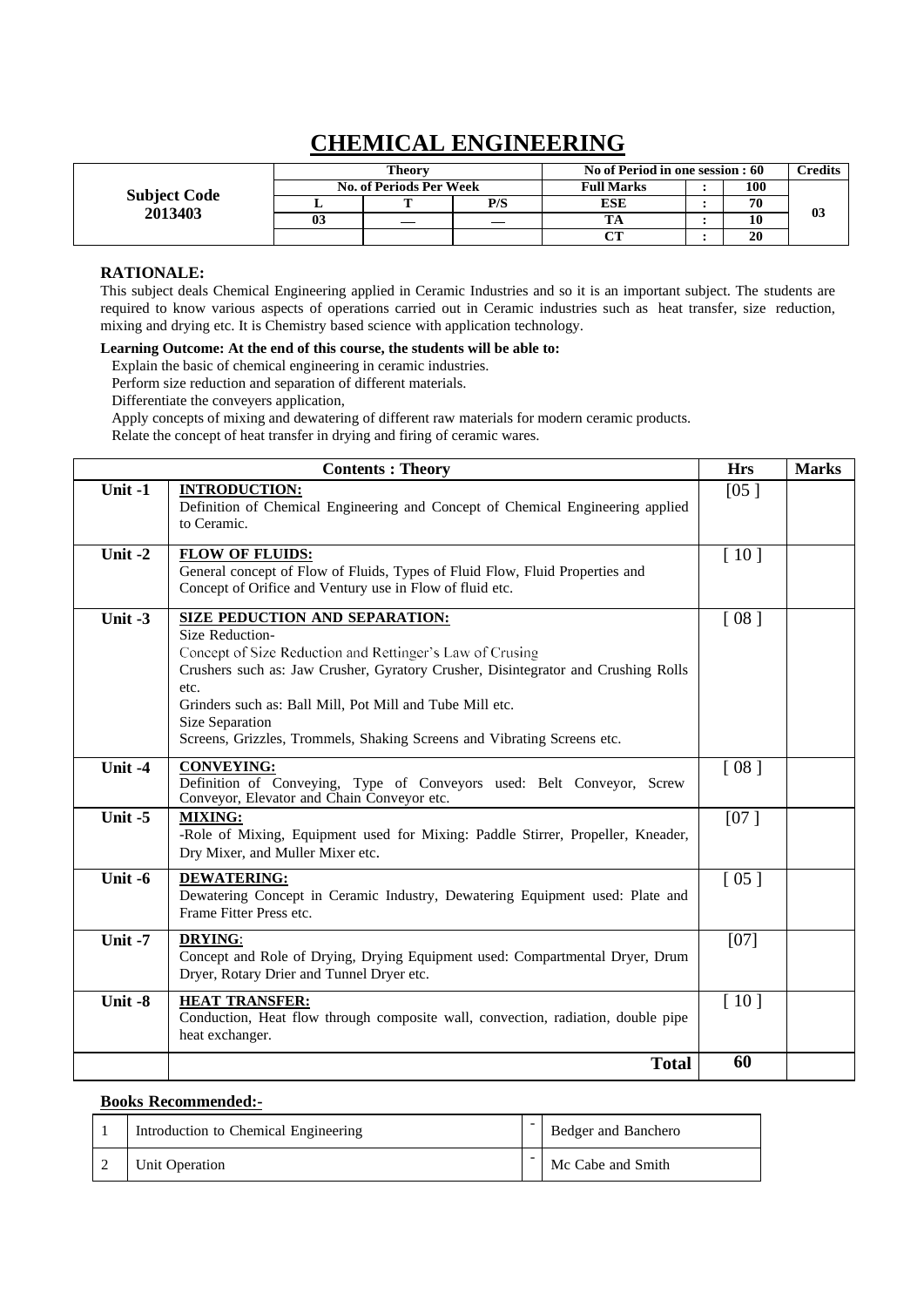# **POTTERY AND PORCELAIN TECHNOLOGY I**

|                     | Theorv                         |                          |     | No of Period in one session : 60 |  |     | Credits |
|---------------------|--------------------------------|--------------------------|-----|----------------------------------|--|-----|---------|
| <b>Subject Code</b> | <b>No. of Periods Per Week</b> |                          |     | <b>Full Marks</b>                |  | 100 |         |
|                     |                                |                          | P/S | ESE                              |  | 70  | 03      |
| 2013404             | 03                             | $\overline{\phantom{a}}$ |     |                                  |  | 10  |         |
|                     |                                |                          |     | CТ                               |  | 20  |         |

### **RATIONALE:**

Pottery is an important Ceramic Engineering subject dealing with forming a clay body in to objects of required shape. This is an ancient art work which was made by potters using local clay available there. It has transformed in to modern pottery products with developed technological inputs.

#### **Learning Outcome: At the end of this course, the students will be able to:**

Identify different whiteware products and their raw materials.

Prepare different pottery and porcelain batch.

Explain the properties of plaster of paris and mould making.

Prepare glaze slip and perform its application.

Prepare raw materials for shaping of article.

Perform shaping and finishing of article.

Describe construction and function of furnace for drying and firing.

|           | <b>Hrs</b>                                                                                                                                                                                                                                                                                                                                                        | <b>Marks</b>       |  |
|-----------|-------------------------------------------------------------------------------------------------------------------------------------------------------------------------------------------------------------------------------------------------------------------------------------------------------------------------------------------------------------------|--------------------|--|
| Unit -1   | <b>INTRODUCTION:</b><br>Definition, History, Classification of Pottery and Porcelain, Products of Pottery.                                                                                                                                                                                                                                                        | [10]               |  |
| Unit $-2$ | <b>RAW MATERIALS:</b><br>Pottery and Porcelain Raw Materials such as: Clay, Quartz, Feldspar, Whiting, Talc,<br>Pyrophylite, Nepheline, Syenite, Bone Ash, Kyanite. Colouring Materials and<br>Ceramic Transfer papers etc.                                                                                                                                       | [10]               |  |
| Unit $-3$ | <b>BATCH CALCULATION:</b><br>Various type of Batch used in Pottery and Porcelain and Batch Calculation.                                                                                                                                                                                                                                                           | $\lceil 10 \rceil$ |  |
| Unit -4   | <b>PLASTER OF PARIS:</b><br>Plaster Paris: Raw Material, Manufacture. Properties and Use.                                                                                                                                                                                                                                                                         | [03]               |  |
| Unit $-5$ | <b>GLAZES AND DECORATING:</b><br>Glazing: Types of Glaze, Raw Materials for Glaze, Colouring ingredients,<br>Manufacture and Defects of Glaze.<br>Decorating: Methods of Decoration and Glaze Application.                                                                                                                                                        | [07]               |  |
| Unit -6   | PROCESS OF MANUFACTURING:<br>Body Preparation: Crushing and Grinding, Clay Preparation, Blunging, Agitating,<br>Ball Milling, Screening, Iron separation, Dewatering, Pugging and Kneading etc.<br>Drying and Firing: Drying Technology and Dryers used for Drying, Firing<br>Technology and Kilns/Furnaces used for Firing.<br>Inspection, Packing and Dispatch. | $\lceil 20 \rceil$ |  |
|           | <b>Total</b>                                                                                                                                                                                                                                                                                                                                                      | 60                 |  |

- 1. Elements of Ceramics  $-$  F.H. Norton
- 2. Ceramic Fabrication Process W.D. Kingrey<br>
3. Modern Pottery Manufacture H.N. Bose
- 3. Modern Pottery Manufacture H.N. Bose<br>
4. Ceramic Whitewares Sudhir Sen
- 4. Ceramic Whitewares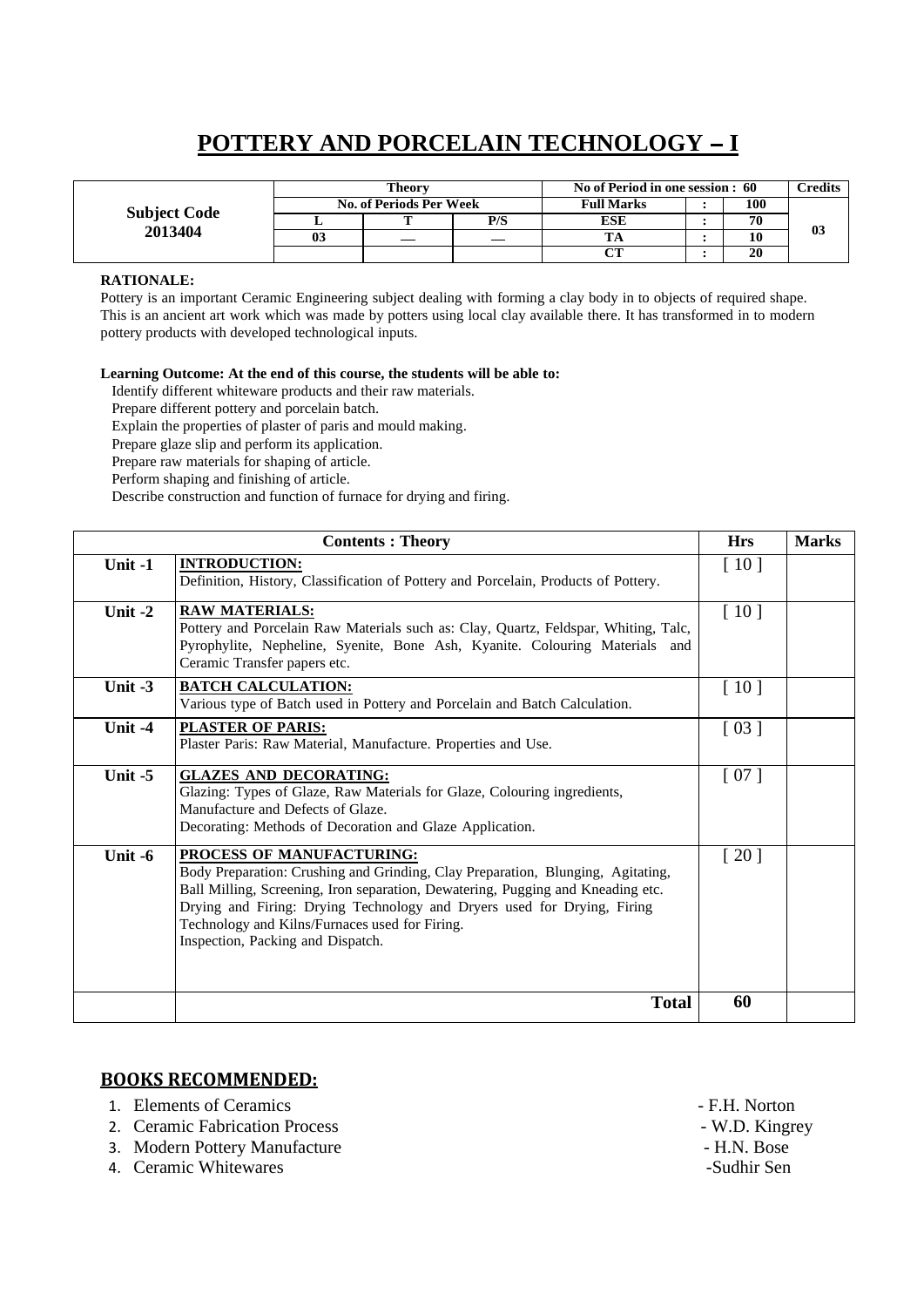# **REFRACTORY TECHNOLOGY I**

|                                | Theory                         |  |     | No of Period in one session : 60 |  |     | <b>Predits</b> |
|--------------------------------|--------------------------------|--|-----|----------------------------------|--|-----|----------------|
|                                | <b>No. of Periods Per Week</b> |  |     | <b>Full Marks</b>                |  | 100 |                |
| <b>Subject Code</b><br>2013405 |                                |  | P/S | ESE                              |  | 70  |                |
|                                | 0 <sup>3</sup>                 |  |     |                                  |  | 10  | 03             |
|                                |                                |  |     | $\sim$                           |  | 20  |                |

### **RATIONALE:**

Refractory Technology is an important subject which deals with heat resistant materials and products, refractory is an essential material used in all kind of furnaces and therefore knowledge of this technology is vital for the ceramic Engineers It also provides opportunity to know various Kilns/furnaces used in Ferrous and Non Ferrous industries besides its use in Ceramic industries.

#### **Learning Outcome: At the end of this course, the students will be able to:**

Define refractory and state properties, uses of refractory.

Explain classification of refractory.

Identify different raw material with their properties for refractory.

Explain different process for processing of raw materials.

Explain construction and function of equipments used in refractory making.

Identify different refractory products.

Explain quality control and iso specification.

|           | <b>Contents: Theory</b>                                                                                                                                                                                                                                          | <b>Hrs</b>         | <b>Marks</b> |
|-----------|------------------------------------------------------------------------------------------------------------------------------------------------------------------------------------------------------------------------------------------------------------------|--------------------|--------------|
| Unit $-1$ | <b>INTRODUCTION:</b><br>Definition, History, Concept and Role of Refractory.                                                                                                                                                                                     | $\left[05\right]$  |              |
| Unit $-2$ | <b>CLASSIFICATION OF REFRACTORY:</b><br>Based on Chemical Composition: Acidic, Basic and Neutral Refractory.<br>Based on Manufacturing Method: Shaped and Unshaped (Monolithic).<br>Based on Fusion Temperature: Normal, High and Super Refractory.              | $\left[05\right]$  |              |
| Unit $-3$ | <b>RAW MATERIALS:</b><br>Refractory Raw Materials such as: Fire Clay, Alumina, Kyanite, Sillimanite,<br>Andulasite, Bauxite, Quartzite, Magnesite. Chromite, Dolomite, Forsterite, Zircon<br>and Silicon Carbide etc.<br>Their Properties uses and Occurrence.   | [12]               |              |
| Unit -4   | PLANT AND MACHINERY:<br>Crusher and Grinder: Jaw Crusher, Cone Crusher Disintegrator, Impact Mill and<br>Ball Mill etc.<br>Other Machinery: Vibrating Screen, Magnetic Separator, Pug Mill, Mixer, Screw<br>Press, Toggle Press and Hydraulic Press etc.         | [12]               |              |
| Unit $-5$ | <b>DRYER AND KILN:</b><br>-Dryer: Function of Drier, and Type of Dryer Such As Batch and Continuous<br>Dryers.<br>-Kiln: Function of Kiln, Type of Kilns such as: Up Draft Kiln, Down Draft Kiln,<br>Chamber Kiln, Tunnel Kiln, Rotary Kiln, and Shaft Kiln etc. | [10]               |              |
| Unit -6   | <b>PRODUCTS:</b><br>Refractory Bricks and Shapes, Crucible, Glass Pots, Saggers, Furnace Blocks<br>Muffles, Sagger Cones, Burner Blocks and Silicon Carbide Troughs etc.                                                                                         | $\lceil 10 \rceil$ |              |
| Unit -7   | <b>QUALITY CONTROL:</b><br>Concept of Quality Control and I S O Specifications.                                                                                                                                                                                  | $\lceil 06 \rceil$ |              |
|           | <b>Total</b>                                                                                                                                                                                                                                                     | 60                 |              |

| 5. Refractories and Their Manufacture, Properties and Uses | - M.L. Mishra |
|------------------------------------------------------------|---------------|
| 6. Handbook on Refractories                                | - D.N.Nandi   |
| 7. Refractories                                            | - F.H.Norton  |
| 8. Technology of Ceramic and Refractories                  | -P.P.Bunikov  |
| 9. Steel Plant Refractory                                  | -J.H.Chesters |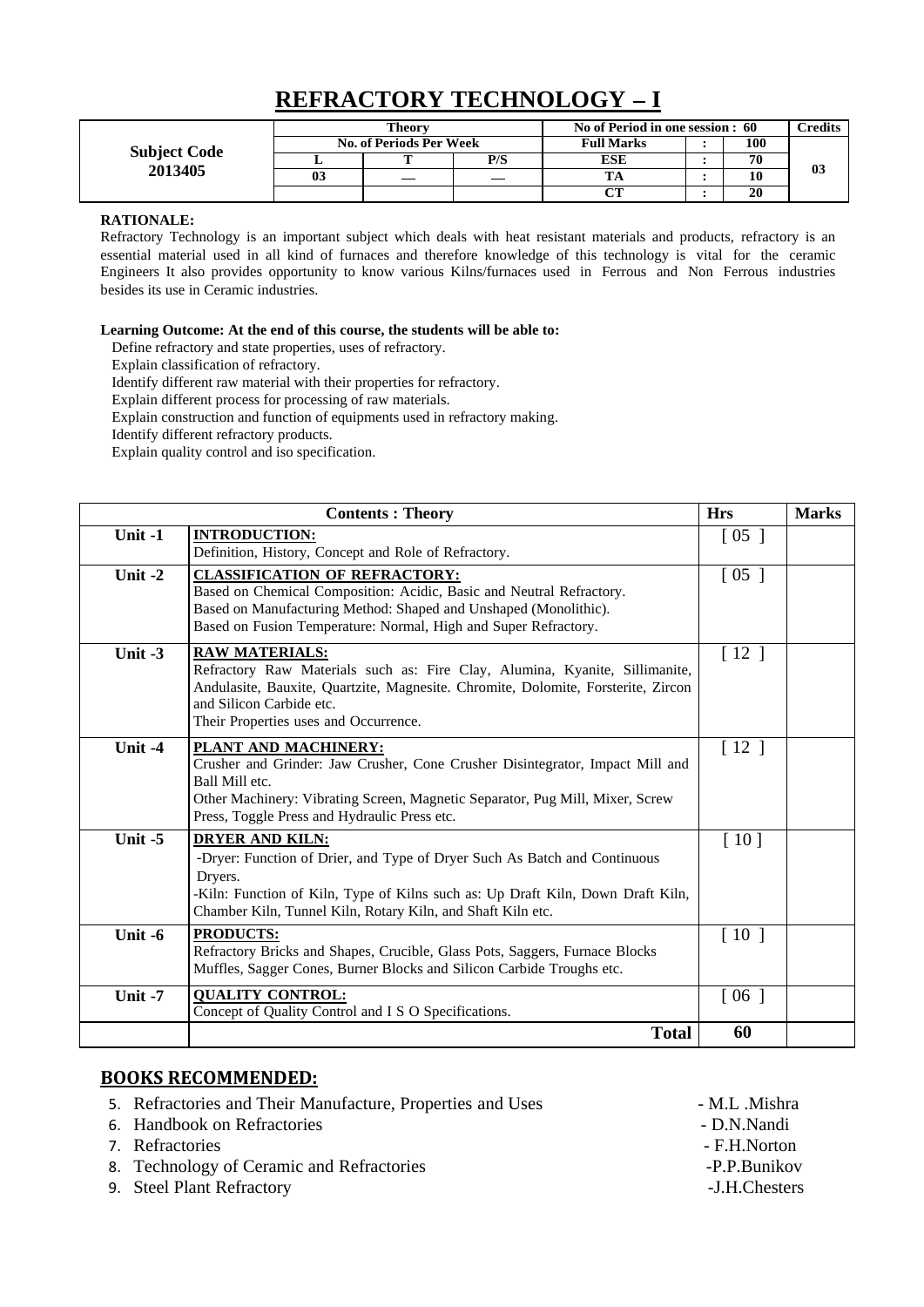# **CERAMIC PROCESSES WORKSHOP-II**

| <b>Subject Code</b><br>2013406 | Practical               |  |     | No of Period in one session:90 | <b>Predits</b> |    |
|--------------------------------|-------------------------|--|-----|--------------------------------|----------------|----|
|                                | No. of Periods Per Week |  |     | <b>Full Marks</b>              | 90             |    |
|                                |                         |  | P/S | <b>ESE</b>                     | 50             |    |
|                                |                         |  | 04  | Internal                       |                | 02 |
|                                |                         |  |     | <b>External</b>                | 35             |    |

### **RATIONALE:**

The rationale behind this subject is to familiarize the Ceramic students with various process techniques adopted in Industries and Laboratories in making different Ceramic Products,

**Learning Outcome: At the end of this course, the students will be able to:**

Perform kneading operation in mixing of batches for body preparation.

Apply decoration by carving on the ceramic wares.

Analyze different process used in ceramic body manufacturing.

Perform sol-gel, ceramic coating in advance ceramic product.

|           | <b>Contents</b> (Practical)                                                      | <b>Hrs</b> | <b>Marks</b> |
|-----------|----------------------------------------------------------------------------------|------------|--------------|
| Unit- $1$ | Kneading, wedging, carving, fluting, brushing, Lithography, salt glazing, ash    | $[20]$     |              |
|           | glazing etc.                                                                     |            |              |
| Unit- $2$ | Chemical bonding, electro casting, vitrification etc.                            | [20]       |              |
| Unit-3    | Float glass process, Injection moulding, turning on CNC $m/c$                    | [20]       |              |
| Unit-4    | Advanced ceramics processing for carbon, oxide ceramics, optical ceramics,       | [30]       |              |
|           | electro-ceramics, Bio and medical ceramics, Ceramic coating, sol-gel, combustion |            |              |
|           | engine parts, ball bearings etc.                                                 |            |              |
|           | Total                                                                            | 90         |              |

| The Ceramics Bible                   | Louisa Taylor     |
|--------------------------------------|-------------------|
| <b>Advanced Ceramics</b>             | Shingeyuki Somiva |
| <b>Ceramic Fabrication Processes</b> | W.D. Kingery      |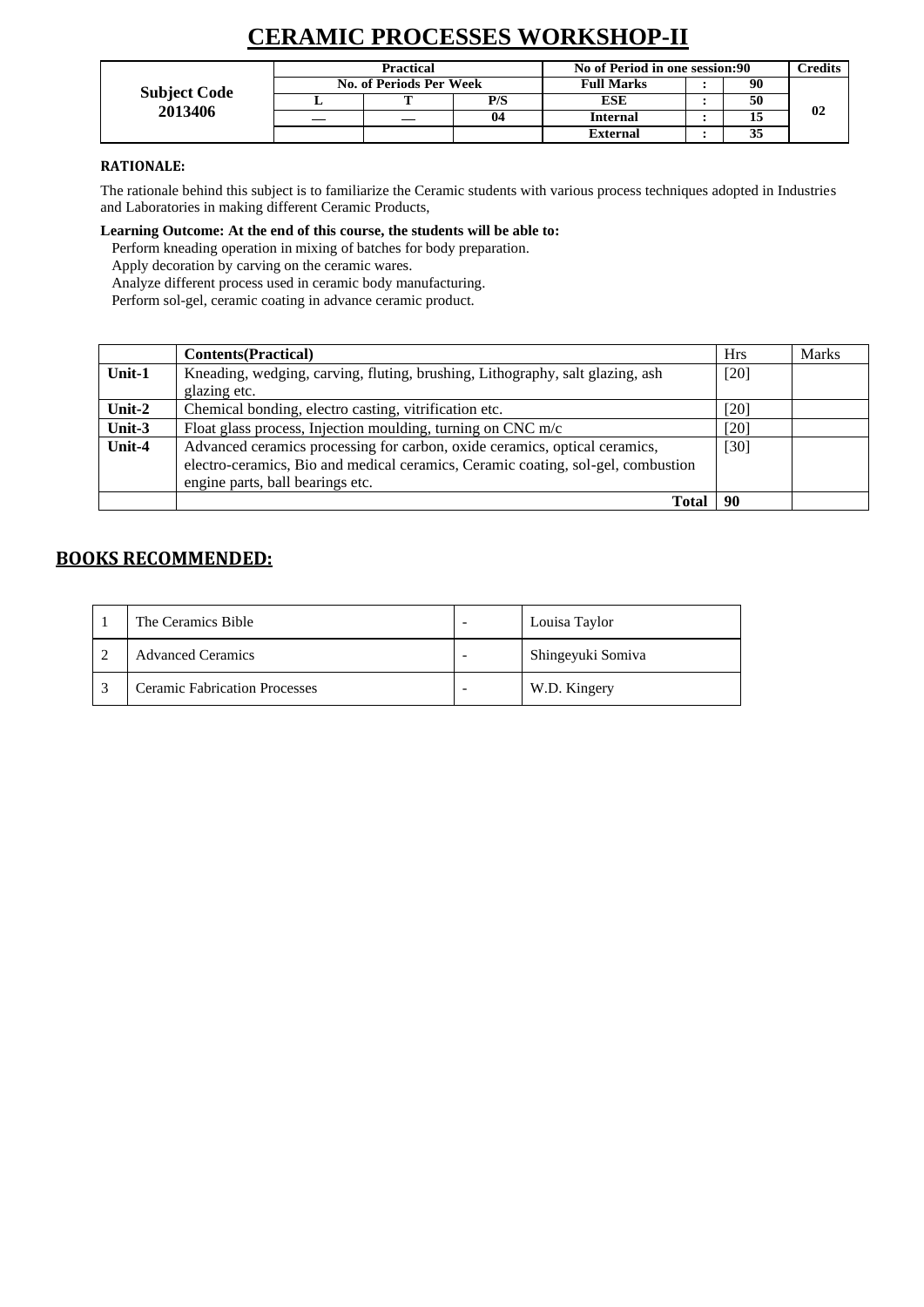# **CERAMIC ENGINEERING WORKSHOP PRACTICE II**

## **(POTTERY AND REFRACTORY) LAB**

|                     | <b>Practical</b>               |  |     | No of Period in one session : 60 |  |    | <b>Predits</b> |
|---------------------|--------------------------------|--|-----|----------------------------------|--|----|----------------|
|                     | <b>No. of Periods Per Week</b> |  |     | <b>Full Marks</b>                |  | 50 |                |
| <b>Subject Code</b> |                                |  | P/S | ESE                              |  | 50 |                |
| 2013407             |                                |  | 04  | Internal                         |  |    | 02             |
|                     |                                |  |     | External                         |  | 33 |                |

### **RATIONALE:**

This Workshop Practice has been kept to teach Practical method of making Pottery and Refractory Products using the required raw materials. Use of various machinery used for the purpose are also taught and practiced while making the products.

#### **Learning Outcome: At the end of this course, the students will be able to:**

Select the raw materials for making pottery and refractory.

Prepare and use plaster of paris and rubber mould.

Perform shaping operation from different technique.

Apply drying and firing technique for pottery and refractory ware.

Produce refractory bricks by hand moulding.

|         | <b>Contents: Practical</b>                                                                                                                                                                                                                                                                    | <b>Hrs</b> | <b>Marks</b> |
|---------|-----------------------------------------------------------------------------------------------------------------------------------------------------------------------------------------------------------------------------------------------------------------------------------------------|------------|--------------|
| Unit -1 | <b>POTTERY:</b>                                                                                                                                                                                                                                                                               | [05]       |              |
|         | Such as for: Terra Cotta, and Earthenware etc.                                                                                                                                                                                                                                                |            |              |
| Unit -2 | <b>CASTING SLIP MAKING:</b><br>Raw material selection, mixing, Casting Slip making, Pouring in the Mould, Taking<br>out the Casted ware for inspection and finishing etc.                                                                                                                     | [05]       |              |
| Unit-3  | <b>MAKING OF PLASTER OF PARIS:</b><br>Making of Plaster of Paris by Gypsum.                                                                                                                                                                                                                   | $[05]$     |              |
| Unit-4  | <b>MAKING OF MOULD:</b><br>Mould making by using the Plaster of Paris and Making of Rubber Mould.                                                                                                                                                                                             | $[10]$     |              |
| Unit-5  | SHAPING OF POTTERY BY HAND MOULDING AND SLIP CASTING ETC.<br>Shaping of Pottery by using: Mannual Process Potter's wheel, Jigger Jolly, Pug Mill,<br>Pressing and Casting etc.                                                                                                                | $[10]$     |              |
| Unit-6  | PREPARATION OF FRIT AND GLAZE:<br>Selection and Batch Making of Frit, Making of Frit in Smelter, Quenching of molten<br>Frit in water, Taking out and drying and storing in store for use.<br>Glaze Making for application on Pottery wares.<br>Use of Ceramic Transfer Papers Pottery wares. | $[10]$     |              |
|         | <b>REFRACTORY:</b>                                                                                                                                                                                                                                                                            |            |              |
| Unit-1  | RAW MATERIAL PREPARATION:<br>Preparation of Plastic and Non Plastic Clay and Fire Clay etc. for making Refractory<br>Bricks.                                                                                                                                                                  | [05]       |              |
| Unit-2  | SHAPING OF REFRACTORY BY: HAND MOULDING, PRESSING AND<br><b>CASTING:</b><br>Shaping of Refractory Bricks and Shapes by:<br>Hand Moulding.<br>Tamping.<br>$\blacksquare$<br>Pressing.<br>Casting.<br>$\blacksquare$                                                                            | [10]       |              |
| Unit-3  | <b>MAKING OF SAGGER:</b><br>By Hand Moulding.<br>$\overline{\phantom{a}}$<br>By Pressing.<br>$\overline{\phantom{a}}$                                                                                                                                                                         | [10]       |              |
| Unit-4  | <b>MAKING OF MUFFLES:</b><br>By Manual Process.<br>By Pressing.<br>$\overline{\phantom{a}}$                                                                                                                                                                                                   | $[05]$     |              |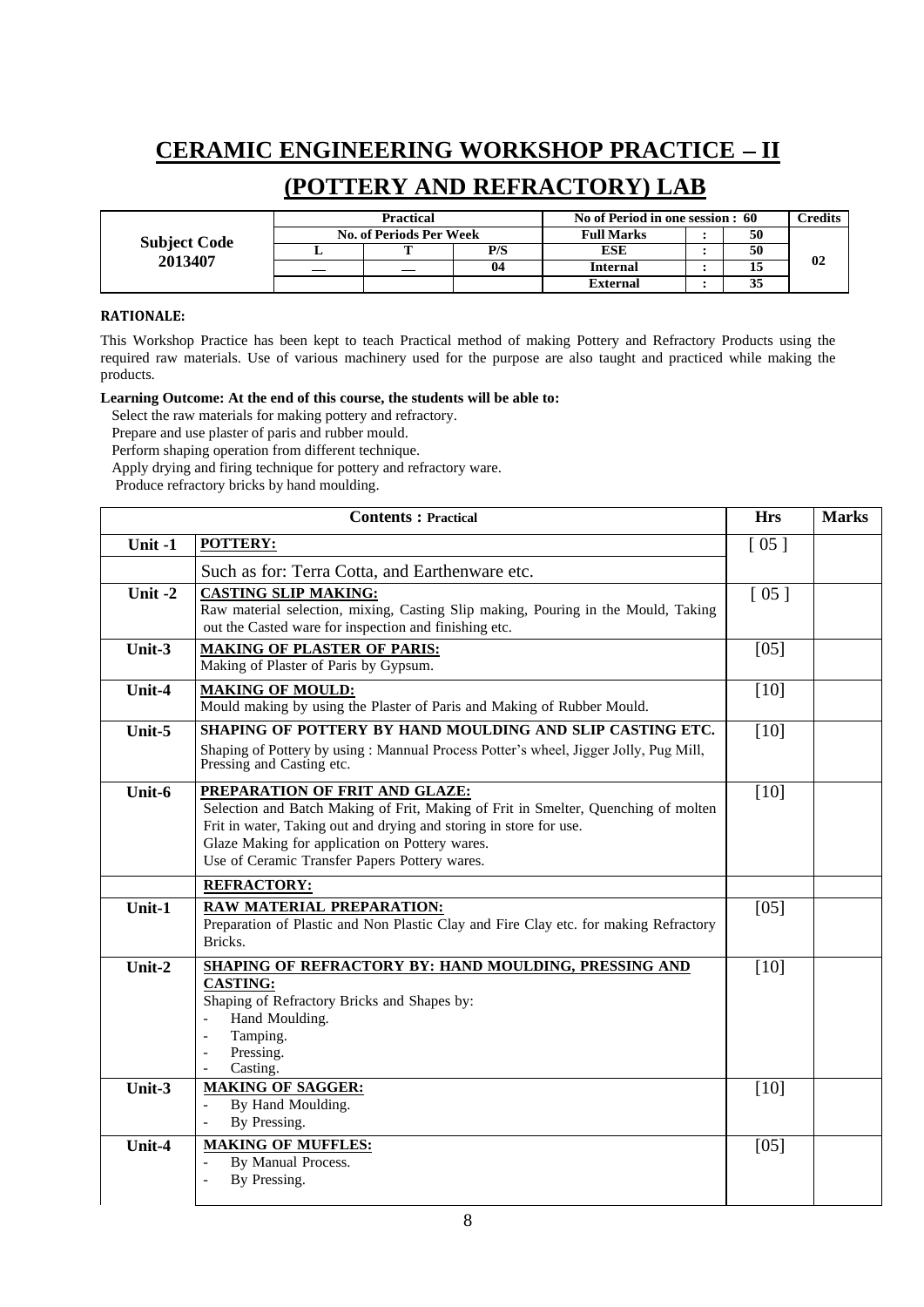| Unit-5 | <b>DRYING OF REFRACTORY:</b><br>By natural Process.<br>By using Dryer.                   | [05]   |  |
|--------|------------------------------------------------------------------------------------------|--------|--|
| Unit-6 | <b>FIRING OF REFRACTORY:</b><br>Firing of Refractory Bricks and Shapes in a Furnace/Kin. | $[10]$ |  |
|        | <b>Total</b>                                                                             | 90     |  |

- 
- 2. Ceramic Fabrication Process W.D.Kingrey W.D.Kingrey W.D.Kingrey Subrata Banerjee
- 3. Monolithic Refractories
- 1. The Craft of Ceramics<br>
2. Ceramic Fabrication Process<br>
1. W.D.Kingrey<br>
2. Ceramic Fabrication Process<br>
2. Ceramic Fabrication Process<br>
2. Ceramic Fabrication Process<br>
2. Ceramic Fabrication Process<br>
2. Ceramic Fabricati
	-
	-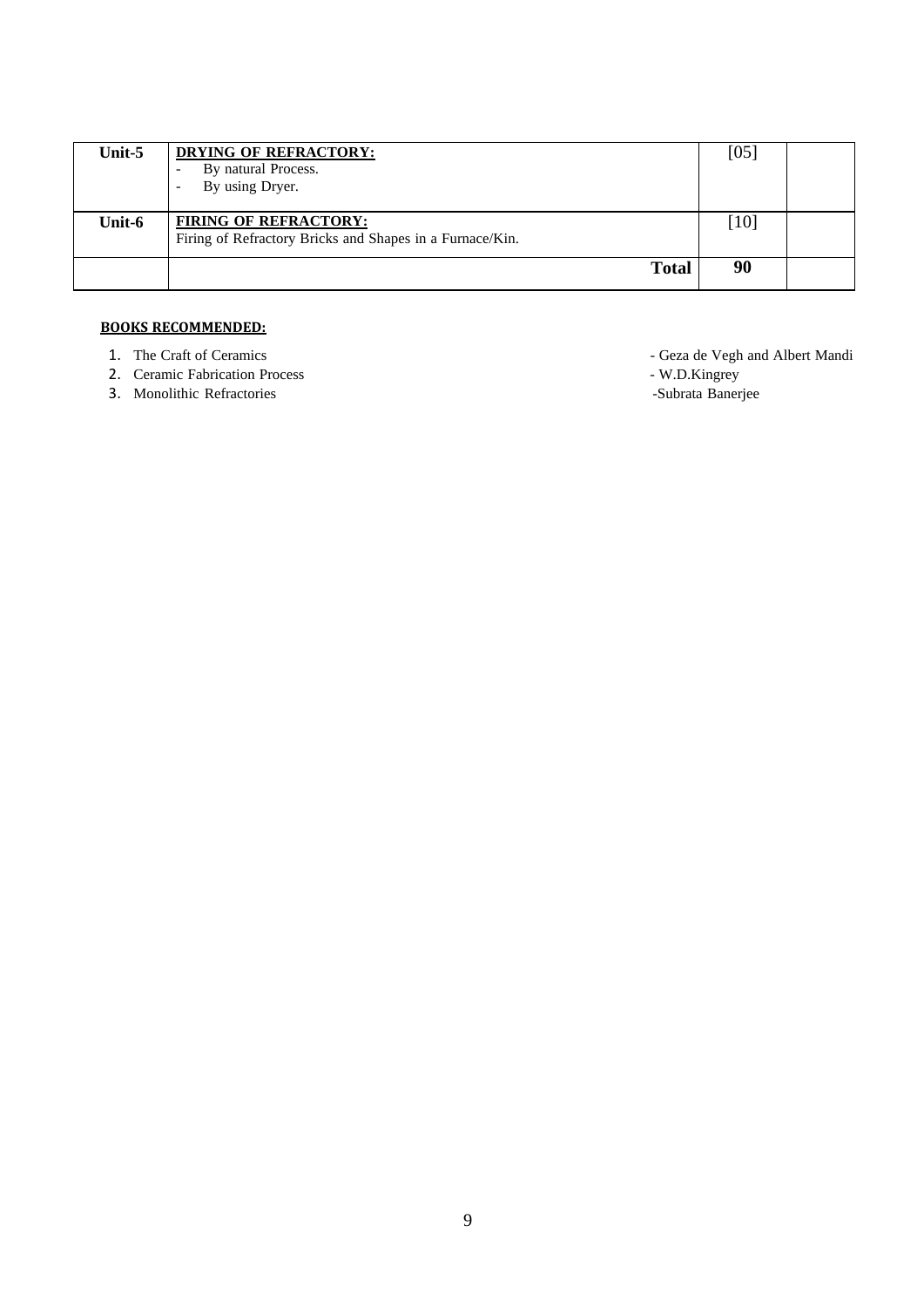## **GEOLOGY LAB**

| <b>Subject Code</b> | Practical                      |  |     | No of Period in one session : 90 |  |    | Credits |
|---------------------|--------------------------------|--|-----|----------------------------------|--|----|---------|
| 2013408             | <b>No. of Periods Per Week</b> |  |     | <b>Full Marks</b>                |  | 50 |         |
|                     |                                |  | P/S | ESE                              |  | 50 |         |
|                     |                                |  | 04  | <b>Internal</b>                  |  |    | 02      |
|                     |                                |  |     | <b>External</b>                  |  | 33 |         |

### **RATIONALE:**

This Geology Lab has been kept to familiarize the students with rocks and minerals used in Ceramic Industry. Also they carry out various lab practices o identify raw materials. They know about various equipment used to conduct experiments in Geology Lab.

### **Learning Outcome: At the end of this course, the students will be able to:**

Identify different ceramic raw materials.

Operate steel yard balance.

Determine specific gravity of different raw materials. Demonstrate petrological microscope.

|           | <b>Contents: Practical</b>                                                                                                                                                          | <b>Hrs</b>                         | <b>Marks</b> |
|-----------|-------------------------------------------------------------------------------------------------------------------------------------------------------------------------------------|------------------------------------|--------------|
| Unit $-1$ | <b>INDENTIFICATION OF ROCKS AND MINERALS SUCH AS:</b><br>Basalt, sand stone, kaolin, Quartz Feldspar, Calcite, Beryl, Bauxite, Lime Stone,<br>Hematite and Magnesite etc.           | $\begin{bmatrix} 30 \end{bmatrix}$ |              |
| Unit $-2$ | DETERMINATION OF SPECIFIC GRAVITY USING STEEL YARD<br><b>BALANCE FOR:</b><br>Quartz, Feldspar, Calcite, Bauxite, Lime Stone, Magnesite and Hematite etc.                            | $\lceil 25 \rceil$                 |              |
| Unit $-3$ | MINERALOGICAL ANALYSIS:<br>Study of Petrological Microscope with respect to:<br>Parts, Components and their Functions.<br>Working Principle.<br>Preparation of Slides For analysis. | $\lceil 25 \rceil$                 |              |
| Unit $-4$ | <b>BLOW PIPE ANALYSIS OF:</b><br>Gypsum, Calcite and Beryl etc.                                                                                                                     | $\lceil 10 \rceil$                 |              |
|           | <b>Total</b>                                                                                                                                                                        | 90                                 |              |

| Introduction of Physical Geology | A. K. Datta               |
|----------------------------------|---------------------------|
| <b>Optical Mineralogy</b>        | A. F. Rogers & P. F. Kerr |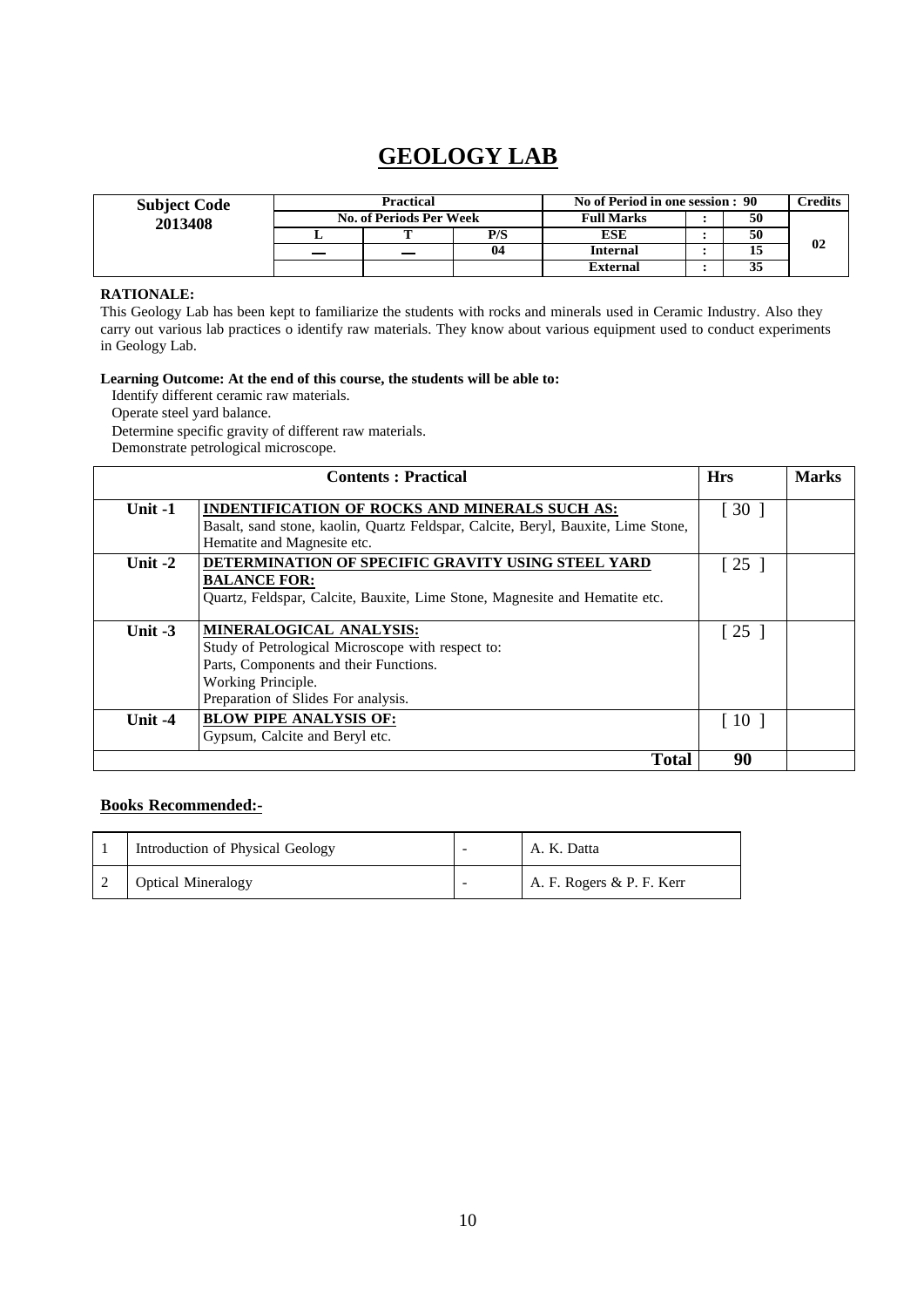# **CERAMIC PROCESSES WORKSHOP-II (TW)**

|                     | Term Work               |     | No of Period in one session:50 |  |    | <b>Predits</b> |
|---------------------|-------------------------|-----|--------------------------------|--|----|----------------|
| <b>Subject Code</b> | No. of Periods Per Week |     | <b>Full Marks</b>              |  | 50 |                |
|                     |                         | P/S | Internal                       |  | 15 |                |
| 2013409             |                         |     | External                       |  | 35 | 01             |

### **RATIONALE:**

The rationale behind this subject is to familiarize the Ceramic students with various process techniques adopted in Industries and Laboratories in making different Ceramic Products,

**Learning Outcome: At the end of this course, the students will be able to:**

Perform kneading operation in mixing of batches for body preparation.

Apply decoration by carving on the ceramic wares.

Analyze different process used in ceramic body manufacturing.

Perform sol-gel, ceramic coating in advance ceramic product.

|           | <b>Contents</b> (Practical)                                                      | <b>Hrs</b> | <b>Marks</b> |
|-----------|----------------------------------------------------------------------------------|------------|--------------|
| Unit- $1$ | Kneading, wedging, carving, fluting, brushing, Lithography, salt glazing, ash    | $[20]$     |              |
|           | glazing etc.                                                                     |            |              |
| Unit- $2$ | Chemical bonding, electro casting, vitrification etc.                            | [20]       |              |
| Unit-3    | Float glass process, Injection moulding, turning on CNC $m/c$                    | [20]       |              |
| Unit-4    | Advanced ceramics processing for carbon, oxide ceramics, optical ceramics,       | [30]       |              |
|           | electro-ceramics, Bio and medical ceramics, Ceramic coating, sol-gel, combustion |            |              |
|           | engine parts, ball bearings etc.                                                 |            |              |
|           | Total                                                                            | 90         |              |

| The Ceramics Bible                   | Louisa Taylor     |
|--------------------------------------|-------------------|
| <b>Advanced Ceramics</b>             | Shingeyuki Somiva |
| <b>Ceramic Fabrication Processes</b> | W.D. Kingery      |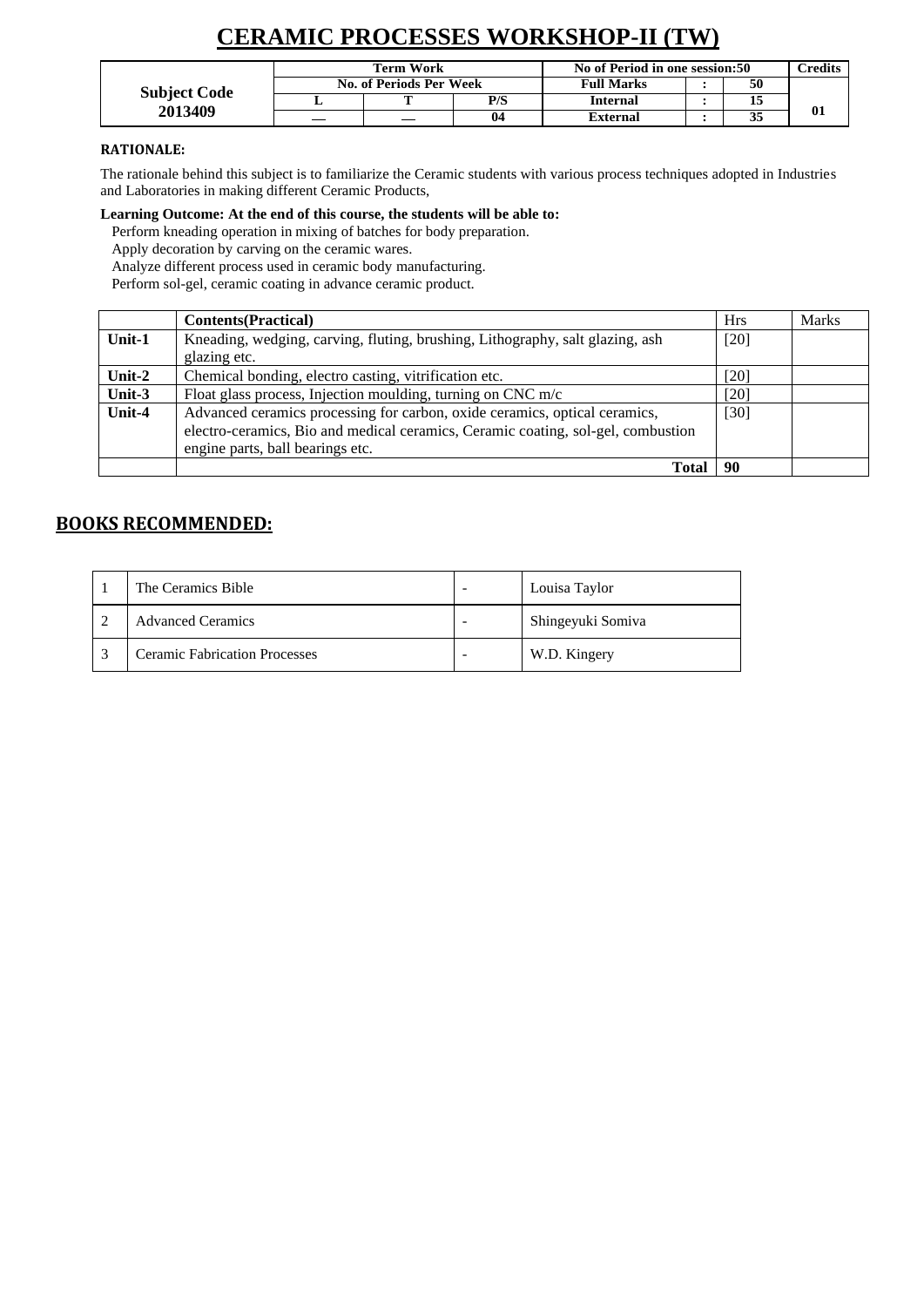## **CERAMIC ENGG. WORKSHOP PRACTICE II (POTTERY AND REFRACTORY) – (TW)**

|                     | Term Work                      |     | No of Period in one session : 50 |  |    | <b>Tredits</b> |
|---------------------|--------------------------------|-----|----------------------------------|--|----|----------------|
| <b>Subject Code</b> | <b>No. of Periods Per Week</b> |     | <b>Full Marks</b>                |  | 50 |                |
| 2013410             |                                | P/S | Internal                         |  |    | 02             |
|                     |                                | 03  | External                         |  | 33 |                |

### **RATIONALE:**

This Workshop Practice has been kept to teach Practical method of making Pottery and Refractory Products using the required raw materials. Use of various machinery used for the purpose are also taught and practiced while making the products.

#### **Learning Outcome: At the end of this course, the students will be able to:**

Select the raw materials for making pottery and refractory.

Prepare and use plaster of paris and rubber mould.

Perform shaping operation from different technique.

Apply drying and firing technique for pottery and refractory ware.

Produce refractory bricks by hand moulding.

|           | <b>Contents: Practical</b>                                                                                                                                                                                                                                                                    | <b>Hrs</b>         | <b>Marks</b> |
|-----------|-----------------------------------------------------------------------------------------------------------------------------------------------------------------------------------------------------------------------------------------------------------------------------------------------|--------------------|--------------|
|           | <b>POTTERY:</b>                                                                                                                                                                                                                                                                               |                    |              |
| Unit -1   | Such as for: Terra Cotta, and Earthenware etc.                                                                                                                                                                                                                                                | $\lceil 03 \rceil$ |              |
| Unit $-2$ | <b>CASTING SLIP MAKING:</b><br>Raw material selection, mixing, Casting Slip making, Pouring in the Mould, Taking<br>out the Casted ware for inspection and finishing etc.                                                                                                                     | [03]               |              |
| Unit-3    | <b>MAKING OF PLASTER OF PARIS:</b><br>Making of Plaster of Paris by Gypsum.                                                                                                                                                                                                                   | $[10]$             |              |
| Unit-4    | <b>MAKING OF MOULD:</b><br>Mould making by using the Plaster of Paris and Making of Rubber Mould.                                                                                                                                                                                             | [03]               |              |
| Unit-5    | SHAPING OF POTTERY BY HAND MOULDING AND SLIP CASTING ETC.<br>Shaping of Pottery by using : Mannual Process Potter's wheel, Jigger Jolly, Pug Mill, Pressing and Casting etc.                                                                                                                  | [03]               |              |
| Unit-6    | PREPARATION OF FRIT AND GLAZE:<br>Selection and Batch Making of Frit, Making of Frit in Smelter, Quenching of<br>molten Frit in water, Taking out and drying and storing in store for use.<br>Glaze Making for application on Pottery wares.<br>Use of Ceramic Transfer Papers Pottery wares. | [03]               |              |
|           | <b>REFRACTORY:</b>                                                                                                                                                                                                                                                                            |                    |              |
| Unit-1    | <b>RAW MATERIAL PREPARATION:</b><br>Preparation of Plastic and Non Plastic Clay and Fire Clay etc. for making<br>Refractory Bricks.                                                                                                                                                           | [03]               |              |
| Unit-2    | SHAPING OF REFRACTORY BY: HAND MOULDING, PRESSING AND<br><b>CASTING:</b><br>Shaping of Refractory Bricks and Shapes by:<br>Hand Moulding.<br>Tamping.<br>Pressing.<br>Casting.                                                                                                                | [03]               |              |
| Unit- $3$ | <b>MAKING OF SAGGER:</b><br>By Hand Moulding.<br>$\overline{a}$<br>By Pressing.<br>$\overline{a}$                                                                                                                                                                                             | [03]               |              |
| Unit-4    | <b>MAKING OF MUFFLES:</b><br>By Manual Process.<br>By Pressing.<br>$\overline{a}$                                                                                                                                                                                                             | [03]               |              |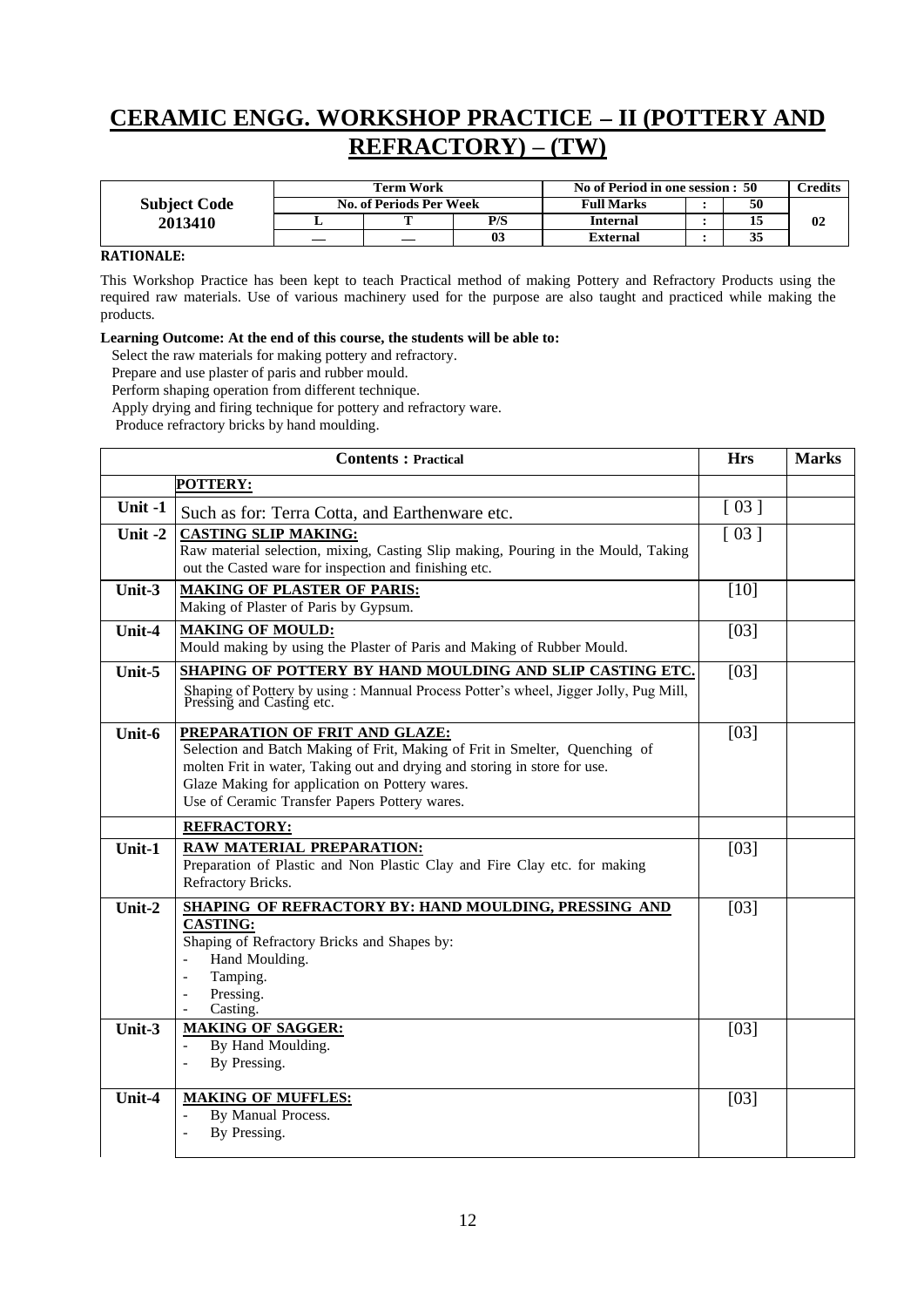| Unit-5 | <b>DRYING OF REFRACTORY:</b><br>By natural Process.<br>By using Dryer.<br>$\overline{\phantom{a}}$ | [03]   |  |
|--------|----------------------------------------------------------------------------------------------------|--------|--|
| Unit-6 | <b>FIRING OF REFRACTORY:</b><br>Firing of Refractory Bricks and Shapes in a Furnace/Kin.           | $[10]$ |  |
|        | <b>Total</b>                                                                                       | 50     |  |

| The Craft of Ceramics              | Geza de Vegh and Albert Mandi |
|------------------------------------|-------------------------------|
| <b>Ceramic Fabrication Process</b> | W.D.Kingrey                   |
| <b>Monolithic Refractories</b>     | Subrata Banerjee              |